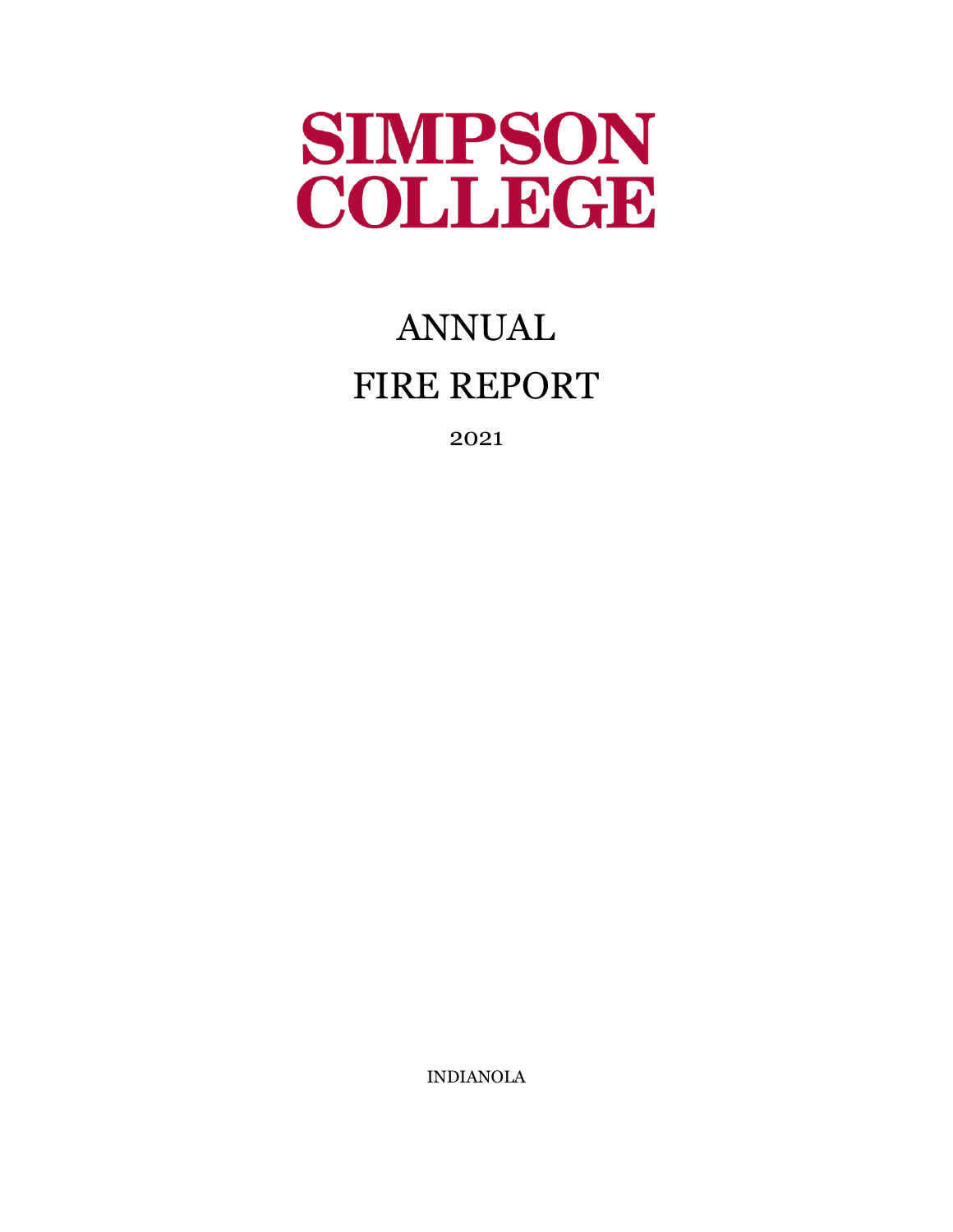#### **Overview**

The Higher Education Opportunity Act (Public Law 110-315) became law in August, 2008, requiring all United States academic institutions to produce an annual fire safety report outlining fire safety practices, standards, and all fire-related on-campus statistics. The following public disclosure report details all information required by this law as it relates to Simpson College.

#### **General Statement of College Owned / Controlled Student Housing**

At Simpson College all residence halls have a wet sprinkler system throughout with a preaction system in the attic. The system is also equipped with flow and valve tamper switches monitored by F/A panel. The system also has non-addressable fire alarm panels with hardwired photoelectric smoke detectors in hallways; hard-wired smoke/heat detectors in mechanical rooms, custodial closets, lounges and student rooms; hard-wired heat detectors in kitchens. Fire alarm panels annunciate to the Campus Safety & Security and Facilities Management offices.

#### **Fire Safety Plans**

If a fire is discovered in any college building, members of the campus are encouraged to call the Simpson College Campus Security Department, 961-1711. The fire alarm emergency signal is a continuous sounding of the fire alarm. In case of a fire, each person in the residence hall or building should leave the building as quickly as possible, using available stairways and fire escapes. Each student or campus community member should also leave room doors unlocked and close the door upon exiting their room. Students and community members should walk quietly and quickly downstairs and stand in a designated area away from the building. Fire safety procedures are listed on pages 46-47 in the student handbook.

#### **Residence Halls: Student Housing Fire Protection Systems**

Barker, Kresge, Picken, Buxton, Hamilton, Clinton Apts, Detroit, Weinman, Washington, Colonial, Station Square, ATO, SAE, LXA, Worth, Kate Shelly Women's Resource Center:

• Wet sprinkler throughout. Flow and valve tamper switches monitored by F/A panel.

• Addressable fire alarm panel with hard-wired photo-electric smoke detectors in hallways; hard-wired smoke/heat detectors in mechanical rooms, custodial closets, lounges; hard-wired, battery backup smoke detectors in student rooms; hard-wired heat detectors in kitchens. Fire alarm panel annunciates to entry doors.

#### **Houses: Student Housing Fire Protection Systems**

903 North E, 907 North E, 707 North D, 711 North D, 108 ½ W. Clinton, 411 W. Clinton:

• Hard-wired battery backup smoke detectors in all rooms; Range Guard fire suppression systems installed above all stove tops.

#### **Campus Fire Emergencies**

If a fire occurs in a campus building, everyone should quickly exit the building, using available stairways and fire escapes. The emergency signal for a fire is a continuous sounding alarm. After reaching safety, call the Security Department at ext. 1711 or dial 911 for assistance.

#### **Emergency Telephone and Campus Numbers**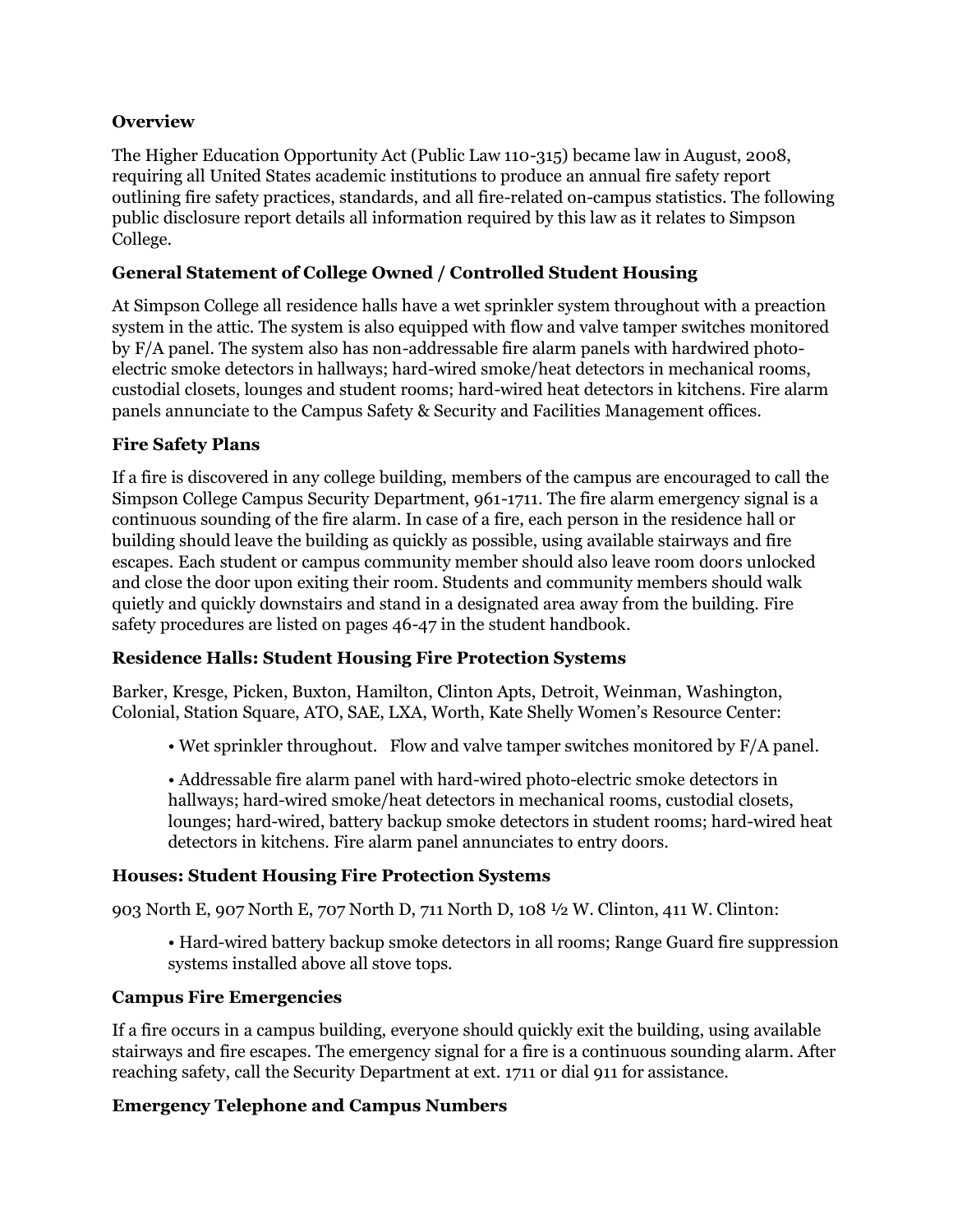#### Fire: x1711, 911 or 961-9405

#### **Building Fire Equipment**

Mechanical problems with locks, doors, or other security or fire equipment should be reported to Campus Services or the Security Office. Students are encouraged not to walk on fire escapes or the roofs of college buildings except during drills or a fire emergency.

Students found in the resident halls after the fire alarm has sounded may be fined \$50 which will be billed to their student account.

#### **How to Report a Fire**

If a burning odor or smoke is present, call the Security Office at extension 1711 (or dial 911). Report the exact location of the fire and, if know, what is burning. If a fire is detected, sound the building alarm by pulling an alarm station.

#### **Fire Safety Procedures**

The act of discharging a fire extinguisher, lighting a fire and misuses or tampering with the alarm or sprinkler systems is considered irresponsible behavior and endangers the lives of others and can result in immediate judicial or criminal action. The college reserves the right to pursue criminal charges through the appropriate authorities.

The minimum penalty for discharging fire extinguishers or misuse or tampering with fire alarm or sprinkler systems includes a minimum \$100 fine for students. When the individual responsible cannot be identified, the fine is equally divided among the hall or house residents and taken from their continuing enrollment deposit.

#### 1. **Actions to Take**

• If you can help control the fire without personal danger, take action with available firefighting equipment. If not, leave the area.

• A local alarm station will cause the alarm to sound. It does not automatically notify the Fire Department, but does notify the Security office.

• Never allow the fire to come between you and an exit.

• Remove all persons from the danger area. Close doors behind you to confine the fire.

#### 1. **Response to Audible Fire Alarms**

• If the audible alarm sounds for more tan 30 seconds or starts to sound for a second time, evacuate the building immediately.

• Do not use the elevators.

• If requested, accompany and assist persons with disabilities who appear to need assistance.

• Leave all parcels and personal property inside.

• Remain approximately 100 feet from the exits to help facilitate clear access to the building for the fire department.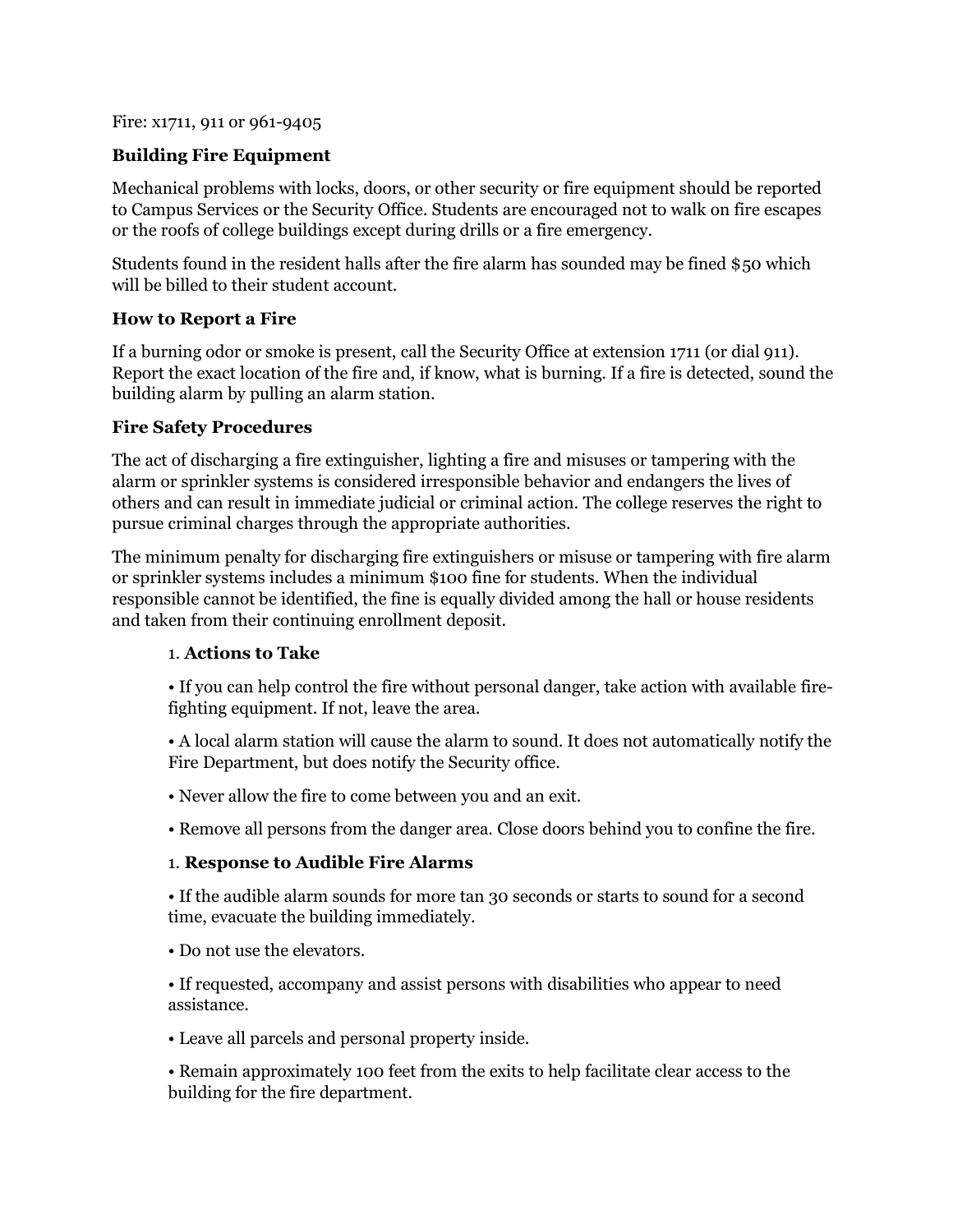• Return to the building only when instructed to do so by Campus Security staff, police or fire department officials.

#### **Policies Related to Fire Safety Measures**

#### *Portable electronic appliances*

• Electrical Equipment: Electrical appliances, including but not limited to electric blankets, cooking and heating equipment, heat lamps, halogen lamps and window air conditioners are not allowed in the residence halls. Students are not permitted to alter existing wiring.

• Smoking is not permitted inside college buildings or on college property. Smoking is allowed along the sidewalks near the parameter of the college's property and in the area between the sidewalk and the city streets.

• Open Flames/Bonfires

#### *Bonfires*

Bonfires/campfires are only allowed in specific locations. Campus Services designates these areas. For more details about exact location, please contact Campus Services. The following procedures must be followed:

• All bonfires must be approved by a Dean in the Office of Student Affairs.

• Only wood supplied by Campus Services can be used. Students are not allowed to provide their own wood. Students must request firewood from Campus Services at least a week in advance.

• The Indianola Fire Department should also be contacted for approval of an open fire at 961-9405.

• The student(s) requesting the bonfire/camp fire is responsible for extinguishing the fire prior to leaving the site. Organizer must discuss proper extinguishing procedures with Campus Services prior to the event.

- No bonfires/camp fires are permitted when the City of Indianola has a burning ban.
- If at any time during the bonfire/camp fire, a Simpson College staff member or security officer feels the fire is out of control, the fire will be extinguished.
- Failure to follow these procedures will result in judicial action.

#### *Barbecues & Open Flames*

A limited number of barbecue grills are available for student use. Permission must be obtained from the Director of Campus Services before barbecues can be set on college property. Candles are prohibited in the residence halls.

#### *Fireworks Policy*

The possession or use of fireworks on campus is prohibited. Policy violation may result in a fine and/or judicial action. Applicable criminal sanctions may also be imposed.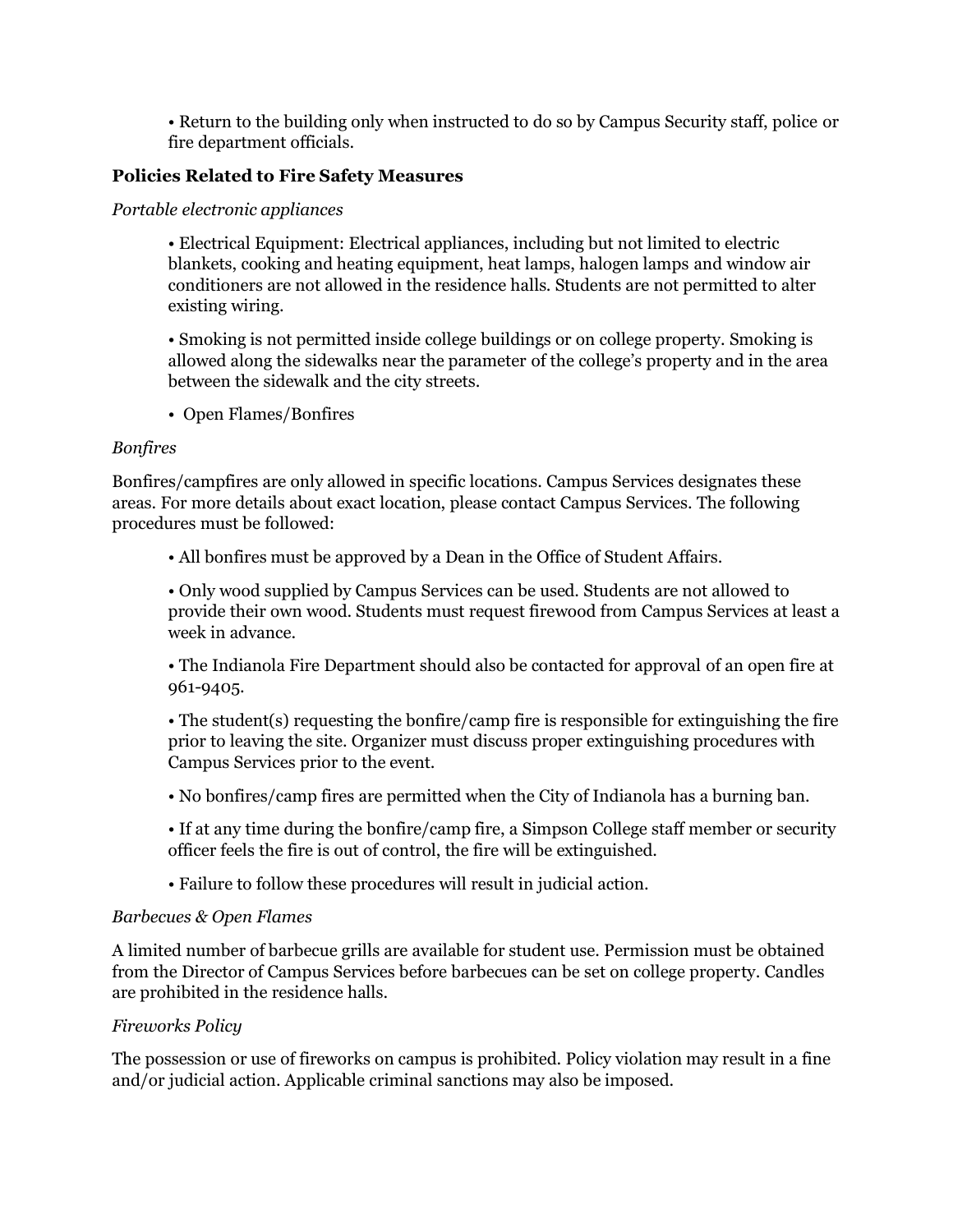#### **Fire Safety Training**

Simpson College Student Development and Security departments conduct fire drills in campus student residence halls once per semester. Each resident of the on-campus housing community is required to participate with the drill using the techniques that are outlined in the student handbook. Simpson College currently and routinely contacts the Indianola Fire Department for training and advice.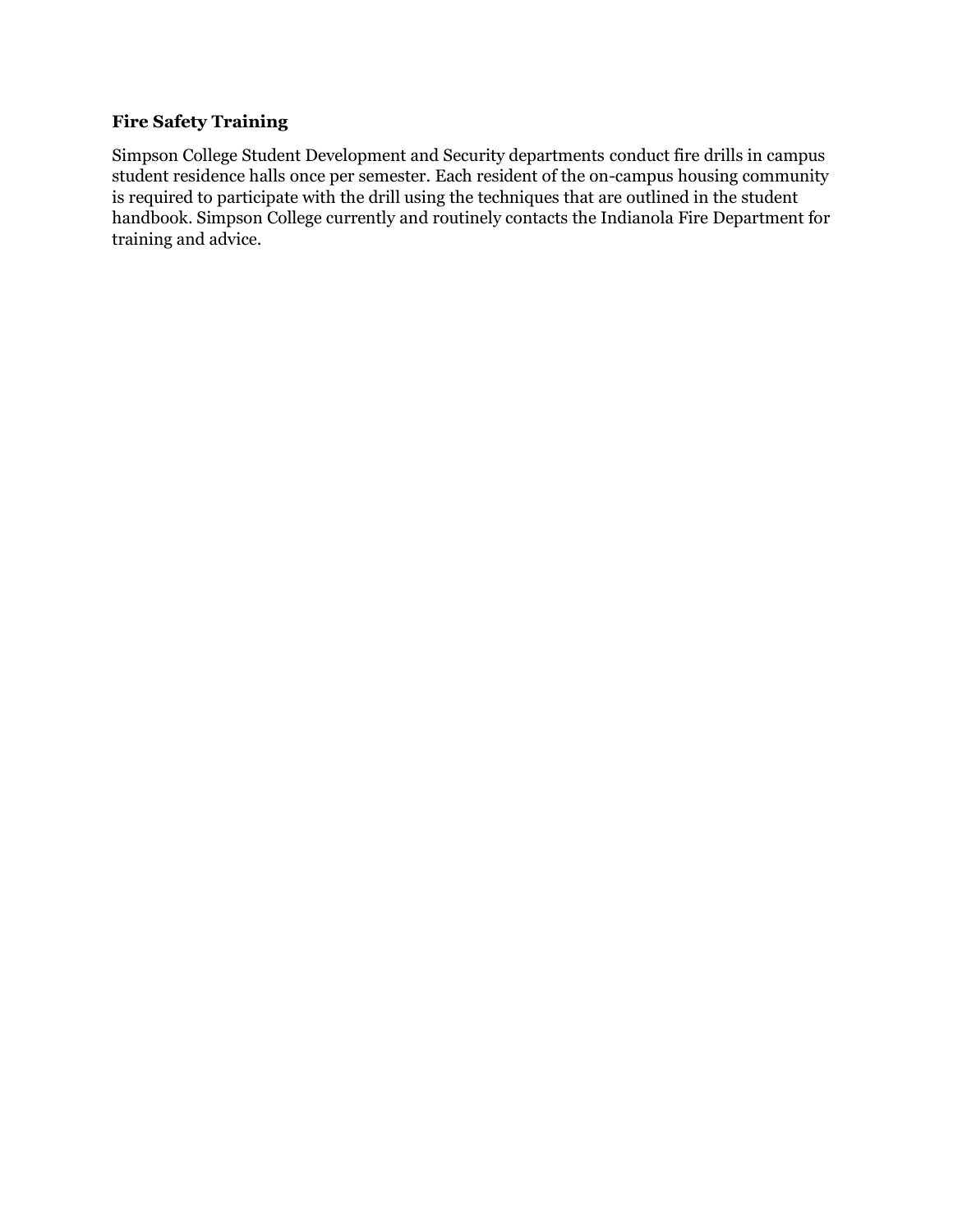## 2021 Campus Safety and Security Survey

Institution: (154350001) User ID: C1543501

### Fires - Summary

2018 2019 2020 S/N Name of Facility Fires Injuries Deaths Fires Injuries Deaths Fires Injuries Deaths 1 Alpha Tau Omega  $\begin{vmatrix} 0 & 0 & 0 \\ 0 & 0 & 0 \end{vmatrix}$   $\begin{vmatrix} 0 & 0 & 0 \\ 0 & 0 & 0 \\ 0 & 0 & 0 \end{vmatrix}$  0 2 Barker Hall  $\begin{vmatrix} 0 & 1 & 1 \\ 0 & 0 & 1 \end{vmatrix}$   $\begin{vmatrix} 0 & 1 & 1 \\ 0 & 0 & 1 \end{vmatrix}$  0 3 Buxton Hall  $\begin{vmatrix} 0 & 1 & 1 \\ 0 & 1 & 0 \end{vmatrix}$   $\begin{vmatrix} 0 & 1 & 1 \\ 0 & 0 & 0 \end{vmatrix}$   $\begin{vmatrix} 0 & 1 & 1 \\ 0 & 0 & 1 \end{vmatrix}$   $\begin{vmatrix} 0 & 1 & 1 \\ 0 & 0 & 1 \end{vmatrix}$ 4 Colonial Apartments | 0 | | | | | 0 | | | | 0 | | | 0 | | | 0 | | 0 | | 0 | | 0 | | 0 | | 0 | | 0 | | 0 | | 0 | | 0 | | 0 | | 0 | | 0 | | 0 | | 0 | | 0 | | 0 | | 0 | | 0 | | 0 | | 0 | | 0 | | 0 | | 0 | | 0 | | 0 | | 0 | 5 Detroit Apartments # 0 0 0 6 Detroit Apartments # 0 0 0 7 Detroit Apartments  $\vert \vert$  0  $\vert$  1  $\vert$  1 0  $\vert$  0  $\vert$  1 0  $\vert$ 8 Hamilton House 0 0 0 9 Kappa Kappa Gamm 0 0 0 10 Theme House 3  $\begin{vmatrix} 0 & 1 \\ 0 & 1 \end{vmatrix}$   $\begin{vmatrix} 0 & 1 \\ 0 & 0 \end{vmatrix}$   $\begin{vmatrix} 0 & 1 \\ 0 & 1 \end{vmatrix}$  0 11 | Kresge Hall  $\begin{vmatrix} 0 & 1 \\ 0 & 1 \end{vmatrix}$  |  $\begin{vmatrix} 0 & 1 \\ 0 & 0 \end{vmatrix}$  |  $\begin{vmatrix} 0 & 1 \\ 0 & 0 \end{vmatrix}$  |  $\begin{vmatrix} 0 & 1 \\ 0 & 0 \end{vmatrix}$ 12 Lambda Chi Alpha 0 0 0 13 Picken Hall  $\begin{vmatrix} 1 & 0 & 1 \\ 0 & 1 & 1 \end{vmatrix}$   $\begin{vmatrix} 0 & 1 & 1 \\ 0 & 0 & 0 \end{vmatrix}$   $\begin{vmatrix} 0 & 1 & 1 \\ 0 & 0 & 1 \end{vmatrix}$   $\begin{vmatrix} 0 & 1 & 1 \\ 0 & 0 & 1 \end{vmatrix}$ 14 Sigma Alpha Epsilon  $\begin{vmatrix} 0 & 1 \\ 0 & 1 \end{vmatrix}$   $\begin{vmatrix} 0 & 1 \\ 0 & 0 \end{vmatrix}$   $\begin{vmatrix} 0 & 1 \\ 0 & 0 \end{vmatrix}$   $\begin{vmatrix} 0 & 1 \\ 0 & 0 \end{vmatrix}$ 15 Station Square Apart  $\begin{bmatrix} 0 & 0 & 0 \\ 0 & 0 & 0 \end{bmatrix}$   $\begin{bmatrix} 0 & 0 & 0 \\ 0 & 0 & 0 \\ 0 & 0 & 0 \end{bmatrix}$   $\begin{bmatrix} 0 & 0 & 0 \\ 0 & 0 & 0 \\ 0 & 0 & 0 \end{bmatrix}$